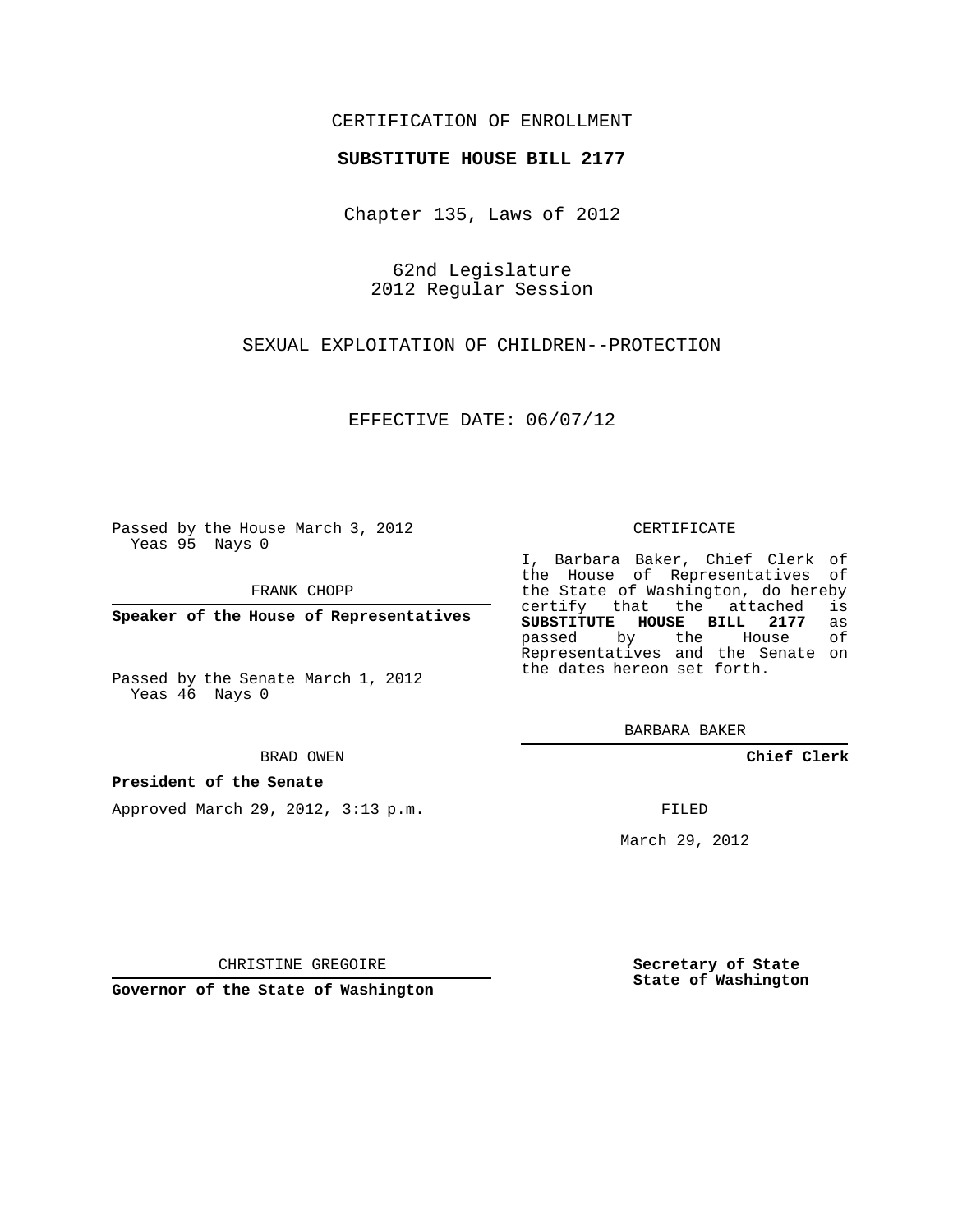# **SUBSTITUTE HOUSE BILL 2177** \_\_\_\_\_\_\_\_\_\_\_\_\_\_\_\_\_\_\_\_\_\_\_\_\_\_\_\_\_\_\_\_\_\_\_\_\_\_\_\_\_\_\_\_\_

\_\_\_\_\_\_\_\_\_\_\_\_\_\_\_\_\_\_\_\_\_\_\_\_\_\_\_\_\_\_\_\_\_\_\_\_\_\_\_\_\_\_\_\_\_

### AS AMENDED BY THE SENATE

Passed Legislature - 2012 Regular Session

# **State of Washington 62nd Legislature 2012 Regular Session**

**By** House Public Safety & Emergency Preparedness (originally sponsored by Representatives Ladenburg, Dammeier, Jinkins, Zeiger, Darneille, Dahlquist, Seaquist, Angel, Kelley, Wilcox, Hurst, McCune, Kirby, Appleton, Green, Ryu, Warnick, and Finn)

READ FIRST TIME 01/31/12.

 AN ACT Relating to protecting children from sexual exploitation; amending RCW 9.68A.001; and adding new sections to chapter 9.68A RCW.

BE IT ENACTED BY THE LEGISLATURE OF THE STATE OF WASHINGTON:

 **Sec. 1.** RCW 9.68A.001 and 2010 c 227 s 1 are each amended to read as follows:

 The legislature finds that the prevention of sexual exploitation and abuse of children constitutes a government objective of surpassing importance. The care of children is a sacred trust and should not be abused by those who seek commercial gain or personal gratification based on the exploitation of children.

 The legislature further finds that the protection of children from sexual exploitation can be accomplished without infringing on a constitutionally protected activity. The definition of "sexually explicit conduct" and other operative definitions demarcate a line between protected and prohibited conduct and should not inhibit legitimate scientific, medical, or educational activities.

 The legislature further finds that children engaged in sexual conduct for financial compensation are frequently the victims of sexual abuse. Approximately eighty to ninety percent of children engaged in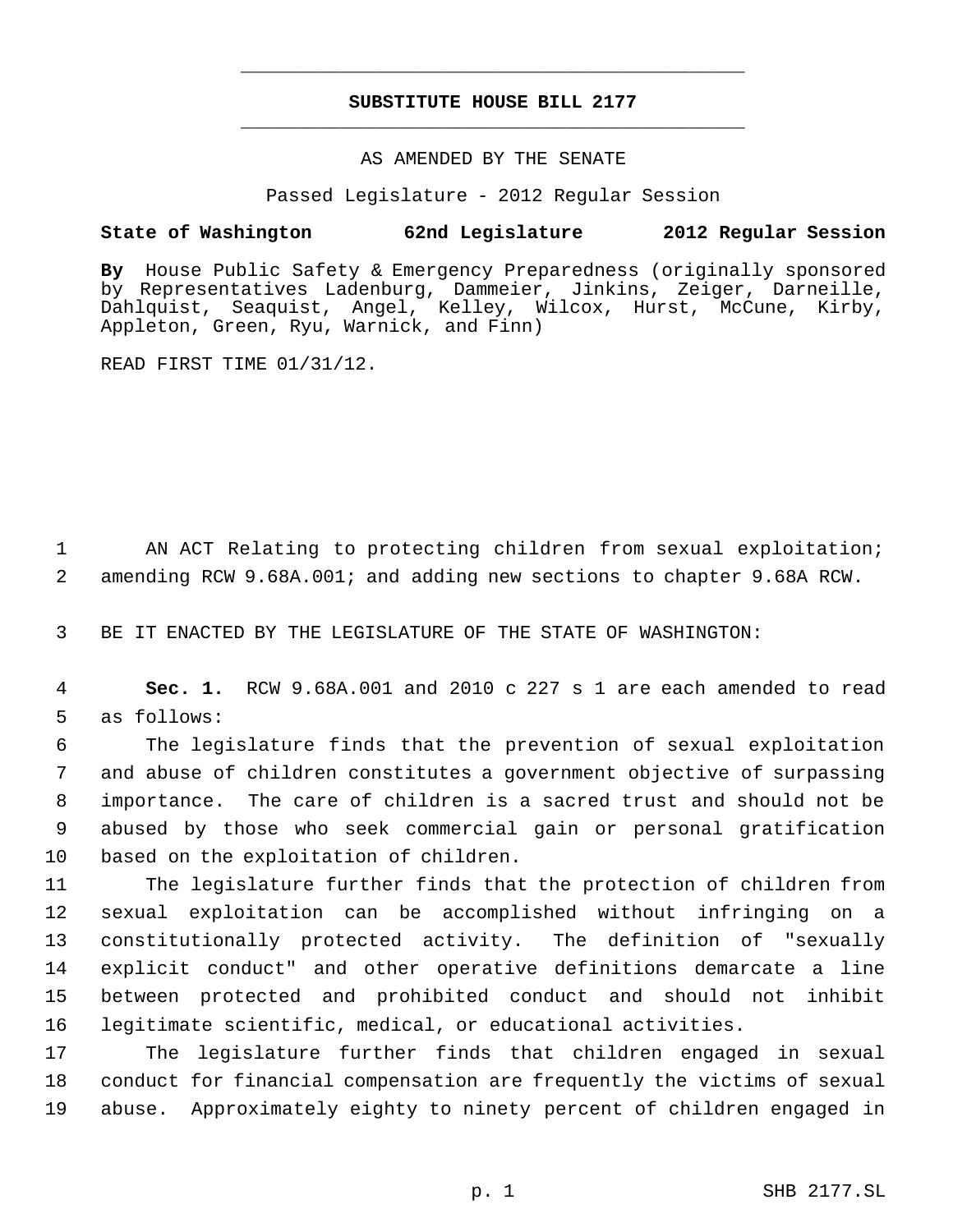sexual activity for financial compensation have a history of sexual abuse victimization. It is the intent of the legislature to encourage these children to engage in prevention and intervention services and to hold those who pay to engage in the sexual abuse of children accountable for the trauma they inflict on children.

 The legislature further finds that due to the changing nature of technology, offenders are now able to access child pornography in different ways and in increasing quantities. By amending current statutes governing depictions of a minor engaged in sexually explicit conduct, it is the intent of the legislature to ensure that intentional viewing of and dealing in child pornography over the internet is subject to a criminal penalty without limiting the scope of existing prohibitions on the possession of or dealing in child pornography, including the possession of electronic depictions of a minor engaged in sexually explicit conduct. It is also the intent of the legislature to clarify, in response to *State v. Sutherby*, 204 P.3d 916 (2009), the unit of prosecution for the statutes governing possession of and dealing in depictions of a minor engaged in sexually explicit conduct. It is the intent of the legislature that the first degree offenses under RCW 9.68A.050, 9.68A.060, and 9.68A.070 have a per depiction or image unit of prosecution, while the second degree offenses under RCW 9.68A.050, 9.68A.060, and 9.68A.070 have a per incident unit of prosecution as established in *State v. Sutherby*, 204 P.3d 916 (2009). Furthermore, it is the intent of the legislature to set a different unit of prosecution for the new offense of viewing of depictions of a minor engaged in sexually explicit conduct such that each separate session of intentionally viewing over the internet of visual depictions or images of a minor engaged in sexually explicit conduct constitutes a separate offense.

 The decisions of the Washington supreme court in *State v. Boyd*, 160 W.2d 424, 158 P.3d 54 (2007), and *State v. Grenning*, 169 Wn.2d 47, 234 32 P.3d 169 (2010), require prosecutors to duplicate and distribute depictions of a minor engaged in sexually explicit conduct ("child 34 pornography") as part of the discovery process in a criminal prosecution. The legislature finds that the importance of protecting children from repeat exploitation in child pornography is not being 37 given sufficient weight under these decisions. The importance of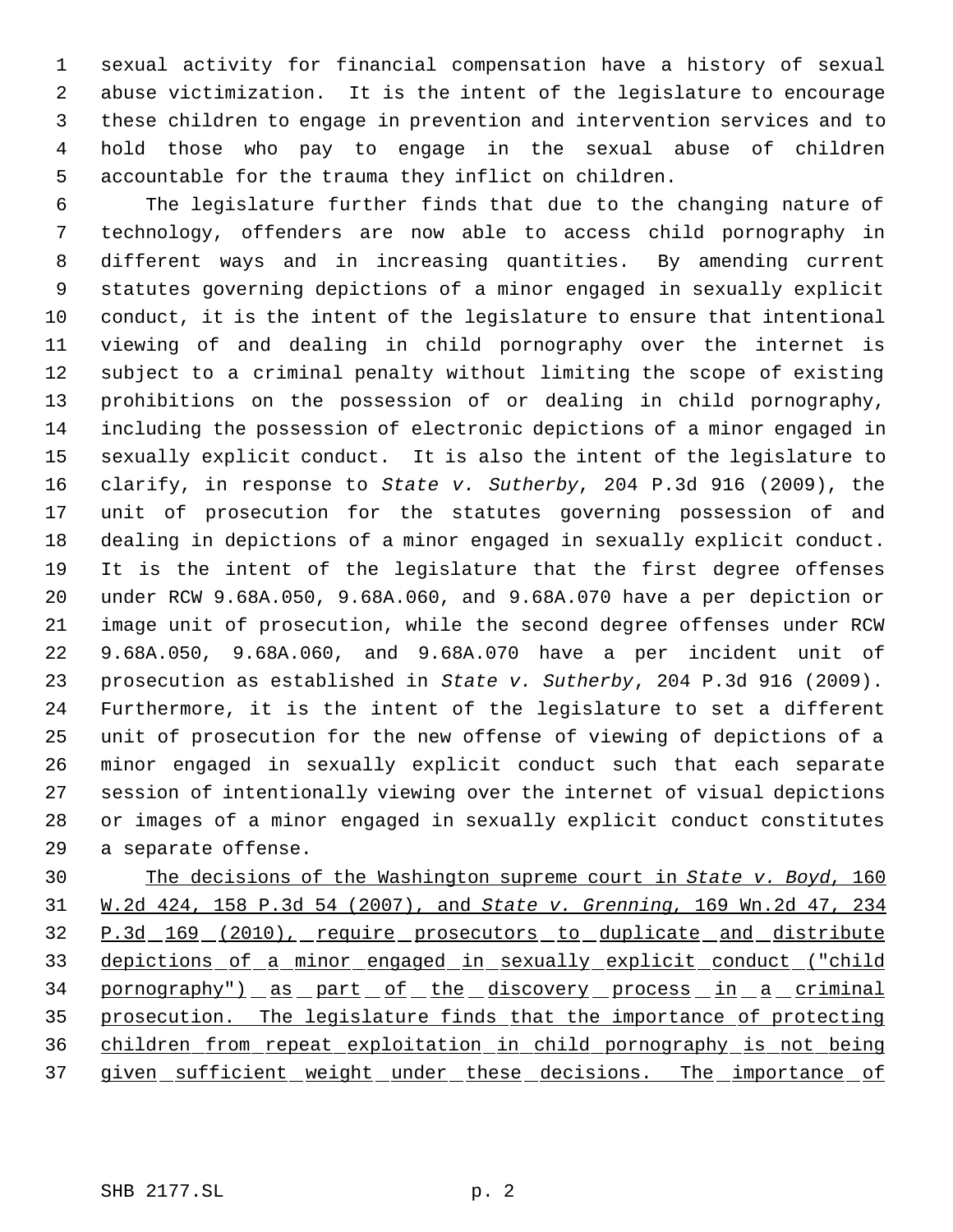protecting children from repeat exploitation in child pornography is

based upon the following findings:

 (1) Child pornography is not entitled to protection under the First Amendment and thus may be prohibited;

 (2) The state has a compelling interest in protecting children from those who sexually exploit them, and this interest extends to stamping out the vice of child pornography at all levels in the distribution chain;

9 (3) Every instance of viewing images of child pornography 10 represents a renewed violation of the privacy of the victims and a repetition of their abuse;

12 (4) Child pornography constitutes prima facie contraband, and as 13 such should not be distributed to, or copied by, child pornography defendants or their attorneys;

15 (5) It is imperative to prohibit the reproduction of child 16 pornography in criminal cases so as to avoid repeated violation and 17 abuse of victims, so long as the government makes reasonable 18 accommodations for the inspection, viewing, and examination of such material for the purposes of mounting a criminal defense. The legislature is also aware that the Adam Walsh child protection and safety act, P.L. 109–248, 120 Stat. 587 (2006), codified at 18 U.S.C. Sec. 3509(m), prohibits the duplication and distribution of child 23 pornography as part of the discovery process in federal prosecutions. This federal law has been in effect since 2006, and upheld repeatedly as constitutional. Courts interpreting the Walsh act have found that such limitations can be employed while still providing the defendant 27 due process. The legislature joins congress, and the legislatures of 28 other states that have passed similar provisions, in protecting these child victims so that our justice system does not cause repeat exploitation, while still providing due process to criminal defendants.

 NEW SECTION. **Sec. 2.** A new section is added to chapter 9.68A RCW to read as follows:

 (1) In any criminal proceeding, any property or material that constitutes a depiction of a minor engaged in sexually explicit conduct shall remain in the care, custody, and control of either a law enforcement agency or the court.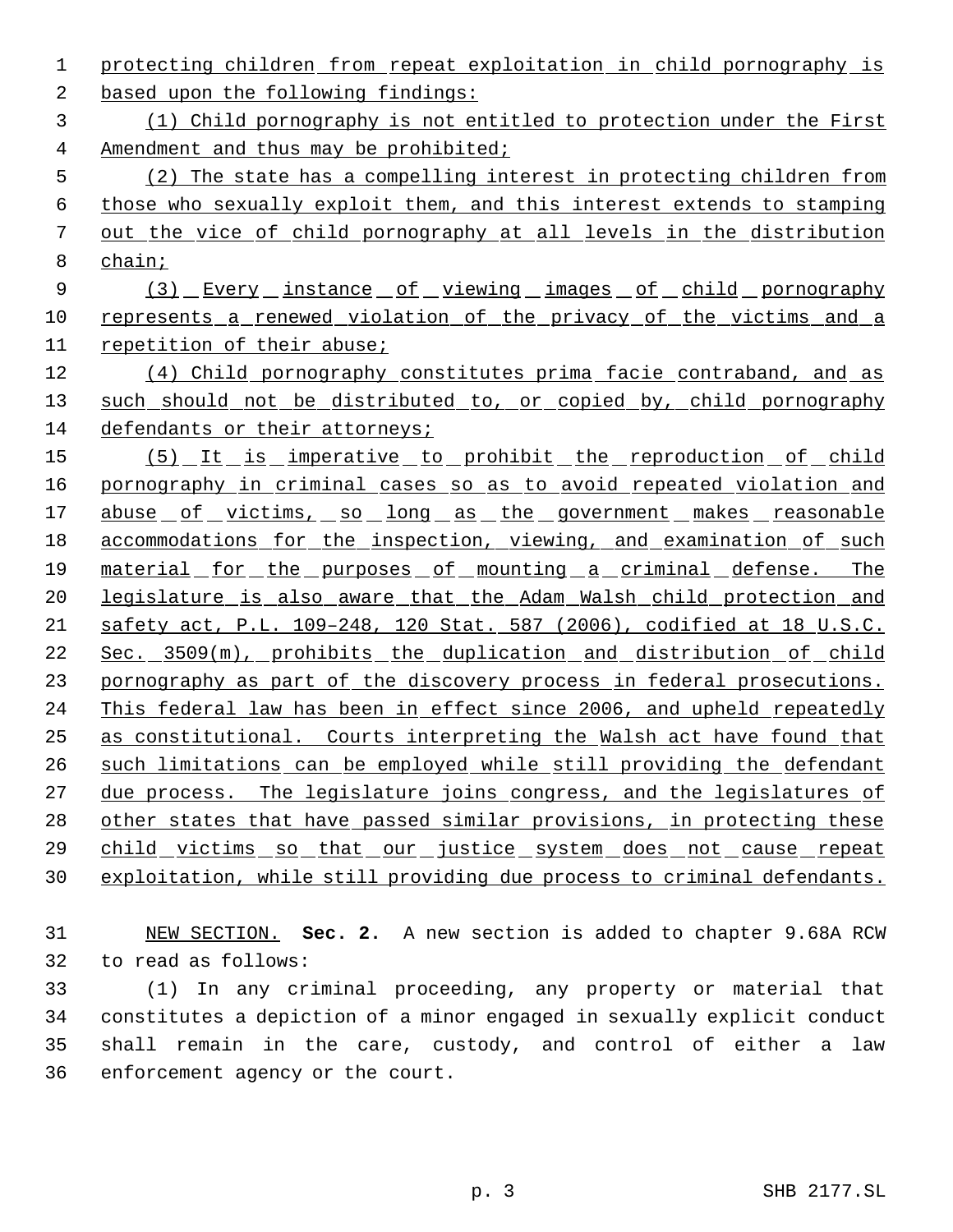(2) Despite any request by the defendant or prosecution, any property or material that constitutes a depiction of a minor engaged in sexually explicit conduct shall not be copied, photographed, duplicated, or otherwise reproduced, so long as the property or material is made reasonably available to the parties. Such property or material shall be deemed to be reasonably available to the parties if the prosecution, defense counsel, or any individual sought to be qualified to furnish expert testimony at trial has ample opportunity for inspection, viewing, and examination of the property or material at a law enforcement facility or a neutral facility approved by the court upon petition by the defense.

 (3) The defendant may view and examine the property and materials only while in the presence of his or her attorney. If the defendant is proceeding pro se, the court will appoint an individual to supervise the defendant while he or she examines the materials.

 (4) The court may direct that a mirror image of a computer hard drive containing such depictions be produced for use by an expert only upon a showing that an expert has been retained and is prepared to conduct a forensic examination while the mirror imaged hard drive remains in the care, custody, and control of a law enforcement agency or the court. Upon a substantial showing that the expert's analysis cannot be accomplished while the mirror imaged hard drive is kept within the care, custody, and control of a law enforcement agency or the court, the court may order its release to the expert for analysis for a limited time. If release is granted, the court shall issue a protective order setting forth such terms and conditions as are necessary to protect the rights of the victims, to document the chain of custody, and to protect physical evidence.

 NEW SECTION. **Sec. 3.** A new section is added to chapter 9.68A RCW to read as follows:

 (1) Whenever a depiction of a minor engaged in sexually explicit conduct, regardless of its format, is marked as an exhibit in a criminal proceeding, the prosecutor shall seek an order sealing the exhibit at the close of the trial. Any exhibits sealed under this section shall be sealed with evidence tape in a manner that prevents access to, or viewing of, the depiction of a minor engaged in sexually explicit conduct and shall be labeled so as to identify its contents.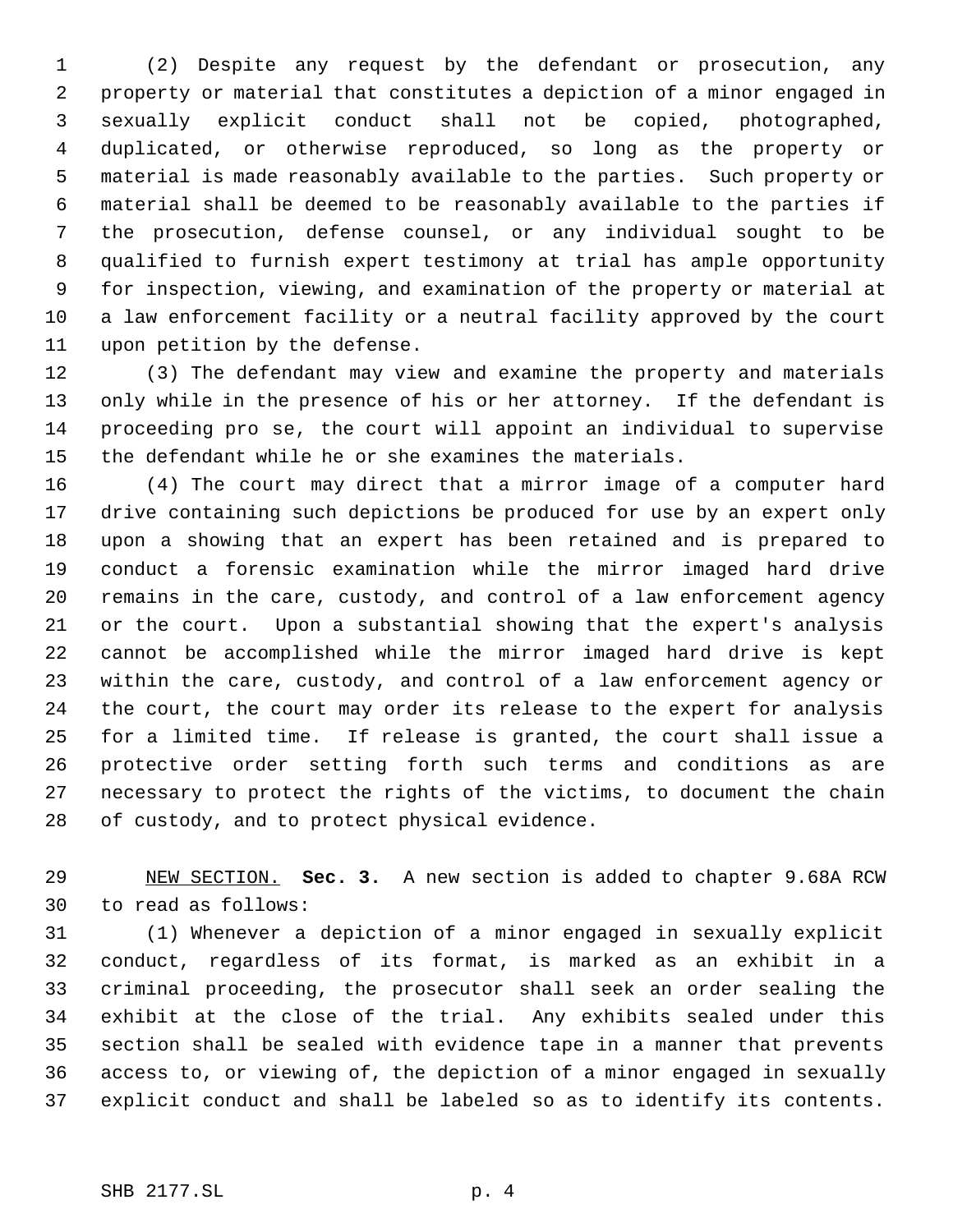Anyone seeking to view such an exhibit must obtain permission from the superior court after providing at least ten days notice to the prosecuting attorney. Appellate attorneys for the defendant and the state shall be given access to the exhibit, which must remain in the care and custody of either a law enforcement agency or the court. Any other person moving to view such an exhibit must demonstrate to the court that his or her reason for viewing the exhibit is of sufficient importance to justify another violation of the victim's privacy.

 (2) Whenever the clerk of the court receives an exhibit of a depiction of a minor engaged in sexually explicit conduct, he or she shall store the exhibit in a secure location, such as a safe. The clerk may arrange for the transfer of such exhibits to a law enforcement agency evidence room for safekeeping provided the agency agrees not to destroy or dispose of the exhibits without an order of the court.

 (3) If the criminal proceeding ends in a conviction, the clerk of the court shall destroy any exhibit containing a depiction of a minor engaged in sexually explicit conduct five years after the judgment is final, as determined by the provisions of RCW 10.73.090(3). Before any destruction, the clerk shall contact the prosecuting attorney and verify that there is no collateral attack on the judgment pending in any court. If the criminal proceeding ends in a mistrial, the clerk shall either maintain the exhibit or return it to the law enforcement agency that investigated the criminal charges for safekeeping until the matter is set for retrial. If the criminal proceeding ends in an acquittal, the clerk shall return the exhibit to the law enforcement agency that investigated the criminal charges for either safekeeping or destruction.

 NEW SECTION. **Sec. 4.** A new section is added to chapter 9.68A RCW to read as follows:

 Any depiction of a minor engaged in sexually explicit conduct, in any format, distributed as discovery to defense counsel or an expert witness prior to the effective date of this section shall either be returned to the law enforcement agency that investigated the criminal charges or destroyed, if the case is no longer pending in superior court. If the case is still pending, the depiction shall be returned to the superior court judge assigned to the case or the presiding